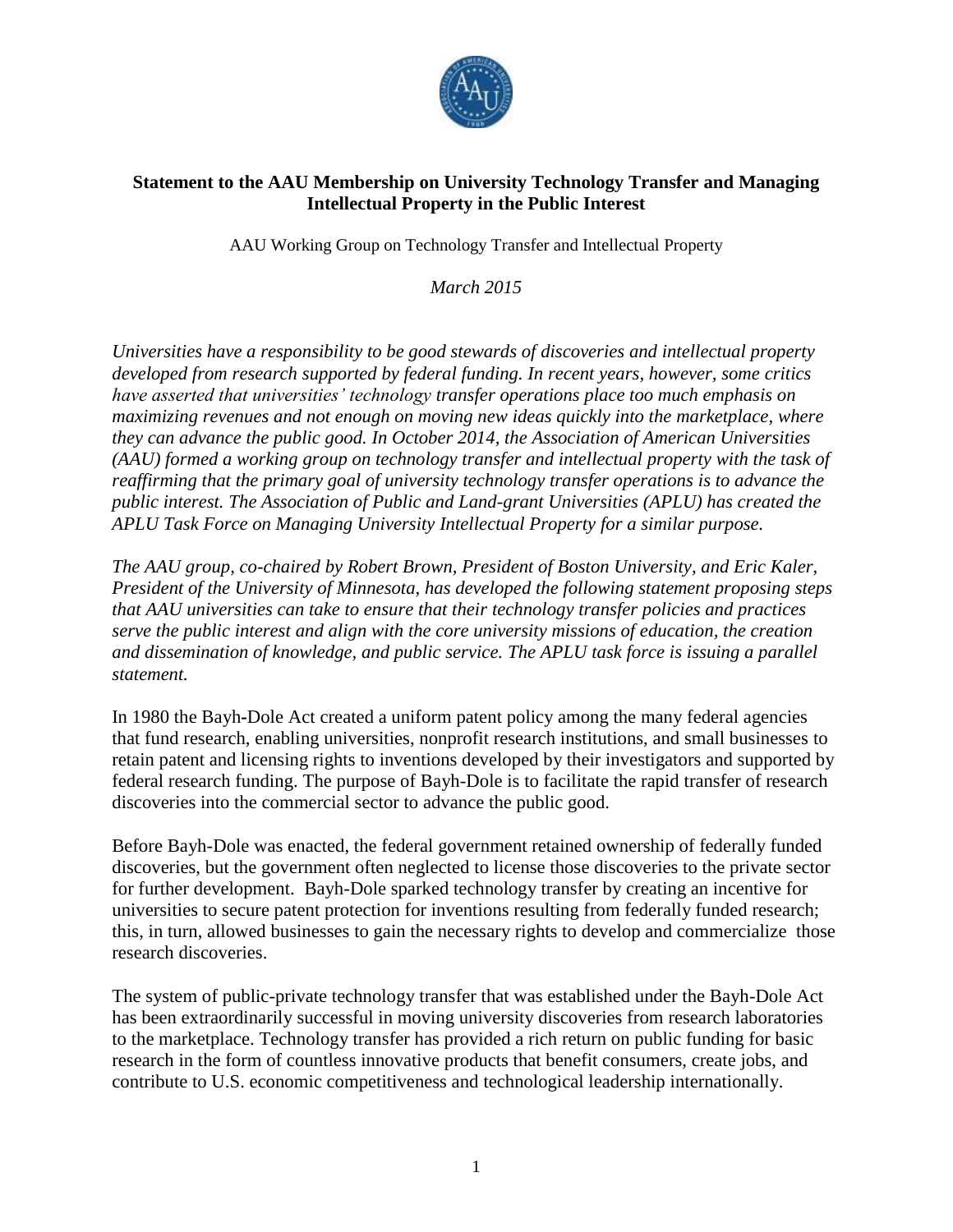The most recent survey by the Association of University Technology Managers (AUTM) shows that U.S. universities executed 5790 licenses agreements and options with companies and were issued 5163 U.S. patents in 2013. This represents 59 percent more license agreements and options executed and 55 percent more patents issued to universities than just 10 years earlier. During the same period research performed at universities led to the formation of nearly 750 new start-up companies, more than doubling the number of university based start-ups created compared to 2003. While these start-up companies provide economic benefits to the nation, they are especially important to the regions and states in which research universities are located; more than three-quarters of these new start-up companies had their primary place of business in the licensing institution's home state. AUTM also reports that in 2013 there was over \$22 billion in sales of products based on academic research with more than 700 new commercial products created. A recent Biotechnology Industry Organization (BIO) study estimates that between 1996 and 2010, patents commercialized from university and nonprofit organizations (supported mainly by federal R&D dollars) contributed as much as: \$836 billion to the US gross domestic output; \$388 billion to the US gross domestic product; and supported a cumulative total of 3 million person years of employment.

To ensure that universities are good stewards of discoveries and intellectual property developed from research supported by federal funding, many universities have developed and implemented policies and procedures drawn from key recommendations made in 2010 by a National Research Council (NRC) committee, chaired by Washington University in St. Louis Chancellor Mark Wrighton, and principles articulated in a 2007 white paper developed by a small subset of research universities along with the Association of American Medical Colleges entitled, *[Nine](http://www.autm.net/AM/Template.cfm?Section=Nine_Points_to_Consider1)  [Points to Consider in Licensing University Technology](http://www.autm.net/AM/Template.cfm?Section=Nine_Points_to_Consider1)*.

The first recommendation of the NRC committee's 2010 report, *[Managing University](http://www.nap.edu/catalog/13001/managing-university-intellectual-property-in-the-public-interest)  [Intellectual Property in the Public Interest](http://www.nap.edu/catalog/13001/managing-university-intellectual-property-in-the-public-interest)*, states:

The leadership of each institution—president, provost, and board of trustees—should articulate a clear mission for the unit responsible for IP management, convey the mission to internal and external stakeholders, and evaluate effort accordingly. The mission statement should embrace and articulate the university's foundational responsibility to support smooth and efficient processes to encourage the widest dissemination of university-generated technology for the public good.

The NRC report further stresses the responsibility of university leaders to develop and adhere to patent and licensing policies and practices that do not predicate licensing on the goal of raising significant revenue for the university, but rather, to the greatest extent practicable, aim to "…maximize the further development, use, and beneficial social impact of their technologies."

The NRC report endorses several of the principles set out in the *[Nine Points to Consider in](http://www.autm.net/AM/Template.cfm?Section=Nine_Points_to_Consider1)  [Licensing University Technology](http://www.autm.net/AM/Template.cfm?Section=Nine_Points_to_Consider1)* white paper. The 'Nine Points' document outlines a clear set of "...core values that can and should be maintained to the fullest extent possible [by universities] in all technology transfer agreements." Since it was written and distributed, the principles delineated in the Nine Points document have been widely endorsed by over 100 research